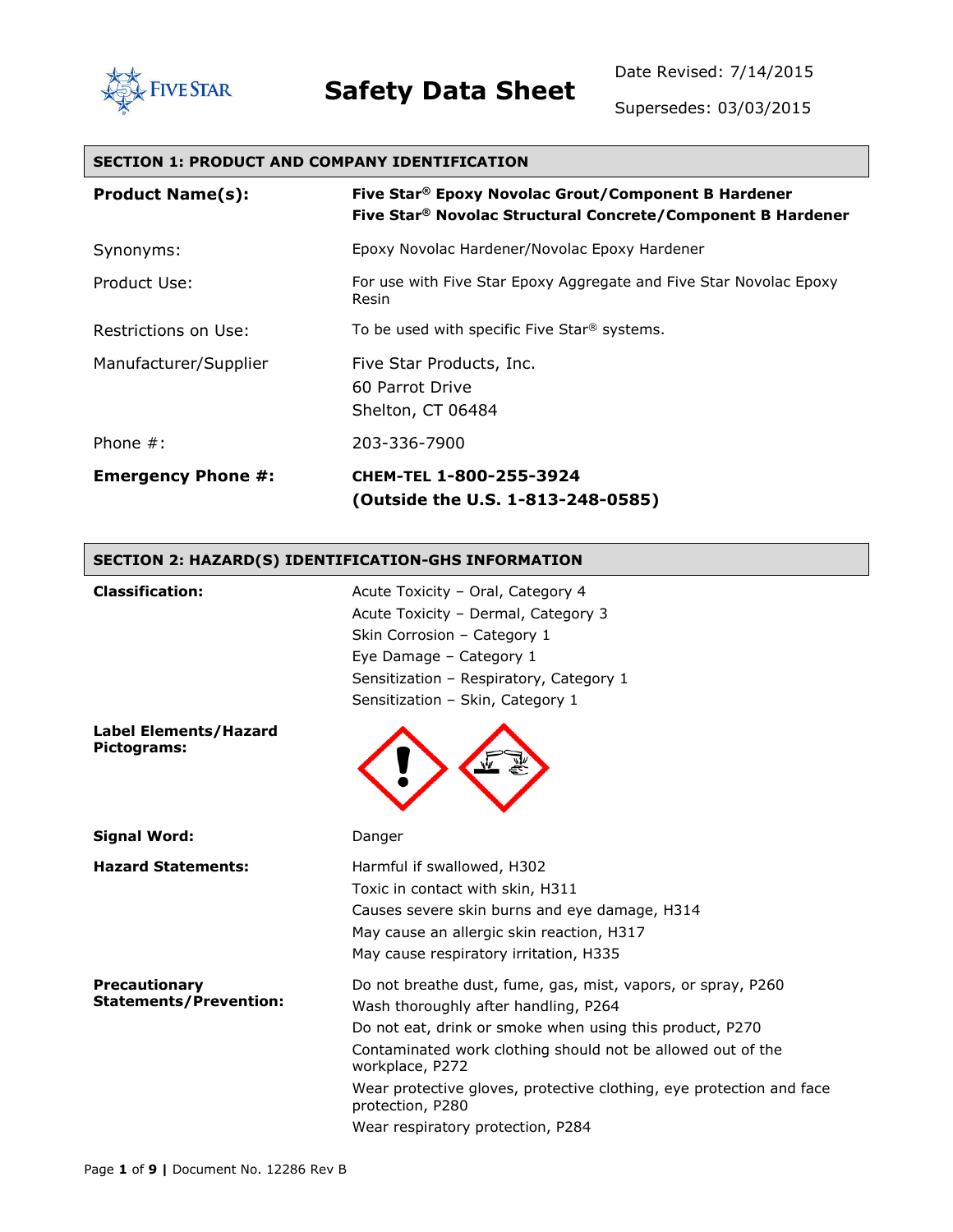

Date Revised: 7/14/2015

Supersedes: 03/03/2015

| <b>Response:</b>                                   | If swallowed: Rinse mouth. Do NOT induce vomiting, P330, P331.                                                                                     |
|----------------------------------------------------|----------------------------------------------------------------------------------------------------------------------------------------------------|
|                                                    | If on skin (or hair): Take off immediately all contaminated clothing.<br>Rinse skin with water/shower, P361, P353.                                 |
|                                                    | If inhaled: Remove person to fresh air and keep comfortable for<br>breathing, P340.                                                                |
|                                                    | If in eyes: Rinse cautiously with water for several minutes, P351.<br>Remove contact lenses, if present and easy to do. Continue rinsing,<br>P338. |
|                                                    | Immediately call a poison center or doctor, P310.                                                                                                  |
|                                                    | If skin irritation or rash occurs, P333: Get medical advice/attention,<br>P313.                                                                    |
|                                                    | If experiencing respiratory symptoms, P342: Call a poison center or<br>doctor, P310. Wash contaminated clothing before reuse, P363.                |
| Storage:                                           | Store locked up.                                                                                                                                   |
| Disposal:                                          | Dispose of contents/container in accordance with applicable regional,<br>national, and local laws and regulations.                                 |
| <b>Hazards Not Otherwise</b><br><b>Classified:</b> | Not applicable                                                                                                                                     |
| <b>Ingredients with Unknown</b><br>Toxicity:       | Some of this product mixture may contain ingredients of unknown<br>acute toxicity.                                                                 |

| <b>SECTION 3: COMPOSITION / INFORMATION ON INGREDIENTS</b>                     |                             |                |  |
|--------------------------------------------------------------------------------|-----------------------------|----------------|--|
| Hazardous Ingredient(s)                                                        | <b>Common Name/Synonyms</b> | CAS No.        |  |
| Aromatic Amine                                                                 | Trade Secret                | Trade Secret   |  |
| 1,2-Ethanediamine, N1-(2-<br>aminoethyl)-N2-[2-[(2-<br>aminoethyl)amino]ethyl] | <b>TEPA</b>                 | $112 - 57 - 2$ |  |
| <b>Tertiary Amines</b>                                                         | Not available               | Trade Secret   |  |
| <b>Aliphatic Amines</b>                                                        | Not applicable              | Trade Secret   |  |

| <b>SECTION 4: FIRST AID MEASURES</b> |                                                                                                                                                        |
|--------------------------------------|--------------------------------------------------------------------------------------------------------------------------------------------------------|
| Inhalation:                          | If inhaled: Remove person to fresh air and keep comfortable for<br>breathing. If experiencing respiratory symptoms: Call a poison center<br>or doctor. |

**Acute and delayed symptoms and effects:** May cause allergy or asthma symptoms or breathing difficulties if inhaled. May cause respiratory irritation. Signs/symptoms may include burning pain in the nose and throat, coughing, wheezing, shortness of breath and pulmonary edema.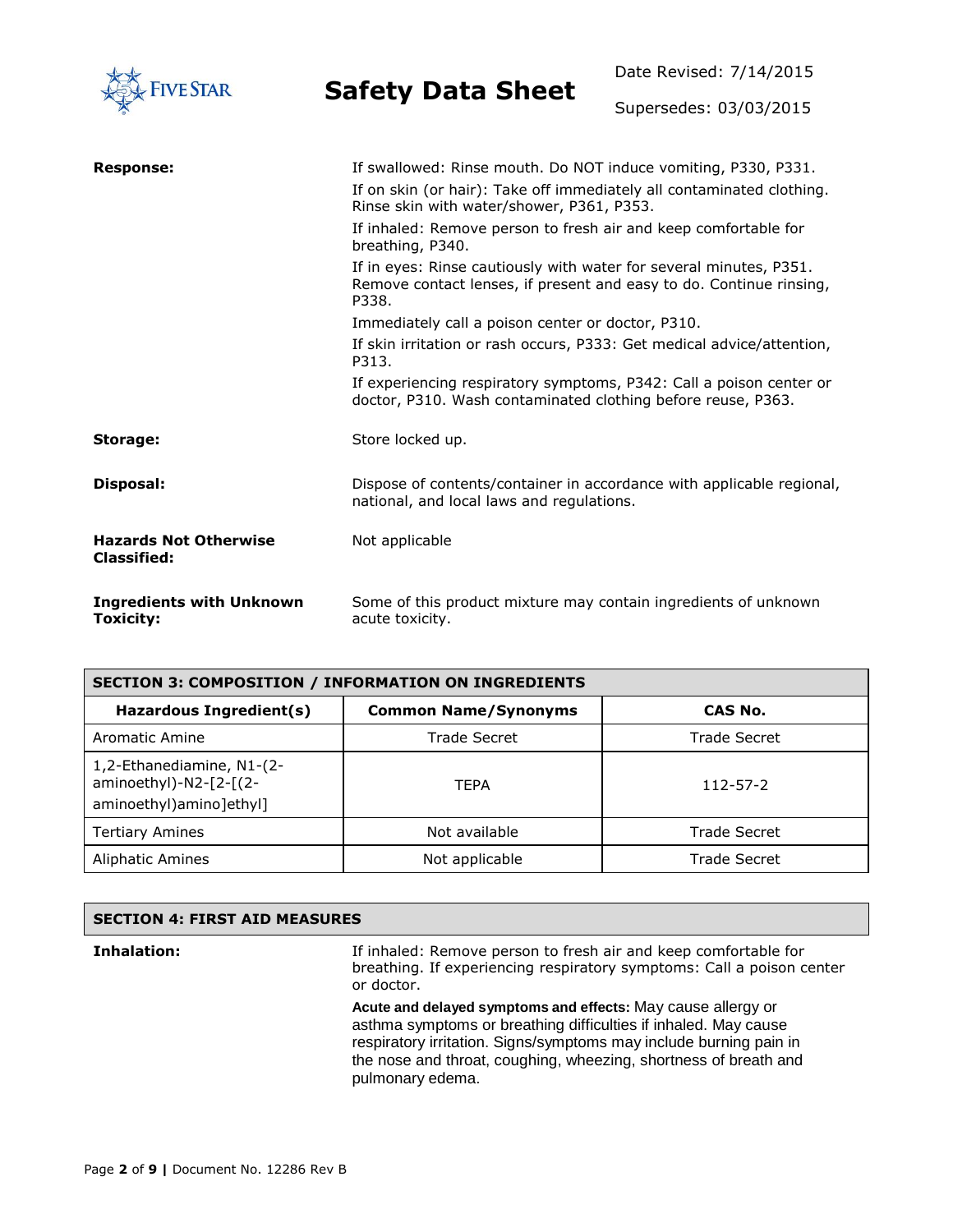

Date Revised: 7/14/2015

Supersedes: 03/03/2015

| <b>Eye Contact:</b>        | If in eyes: Rinse cautiously with water for at least 30 minutes.<br>Remove contact lenses, if present and easy to do. Continue rinsing.<br>Immediately call a poison center or doctor.                                                                                                   |
|----------------------------|------------------------------------------------------------------------------------------------------------------------------------------------------------------------------------------------------------------------------------------------------------------------------------------|
|                            | Acute and delayed symptoms and effects: Causes serious eye damage.<br>Signs/symptoms may include cloudy appearance of the cornea,<br>chemical burns, severe pain, tearing, ulcerations, significantly impaired<br>vision or complete loss of vision.                                     |
| <b>Skin Contact:</b>       | If on skin (or hair): Take off immediately all contaminated clothing.<br>Rinse skin with water/shower for at least 15 minutes. Immediately call<br>a poison center or doctor. Wash contaminated clothing before reuse.                                                                   |
|                            | Acute and delayed symptoms and effects: Toxic in contact with skin.<br>May cause an allergic skin reaction. Causes severe skin burns.<br>Signs/symptoms may include localized redness, swelling, itching,<br>intense pain, and blistering, ulceration, and tissue destruction.           |
| <b>Ingestion:</b>          | If swallowed: Rinse mouth. Do NOT induce vomiting. Immediately call a<br>poison center or doctor. If vomiting occurs naturally, have victim lean<br>forward to reduce the risk of aspiration. Never give anything by mouth<br>to an unconscious person.                                  |
|                            | Acute and delayed symptoms and effects: Harmful if swallowed. Causes<br>burns to nose, mouth, throat, and digestive tract. Signs/symptoms may<br>include severe mouth, throat and abdominal pain, nausea, vomiting,<br>and diarrhea, blood in the feces and/or vomitus may also be seen. |
| <b>General Advice:</b>     | In case of accident or if you feel unwell, seek medical advice<br>immediately (show the label or SDS where possible). First Aid<br>responders should pay attention to self-protection and use<br>recommended protective clothing (chemical resistant gloves, splash<br>protection).      |
| <b>Note to Physicians:</b> | Symptoms may not appear immediately. Treat symptomatically.                                                                                                                                                                                                                              |

| <b>SECTION 5: FIRE-FIGHTING MEASURES</b>          |                                                                                                                                                                                                                     |
|---------------------------------------------------|---------------------------------------------------------------------------------------------------------------------------------------------------------------------------------------------------------------------|
| <b>Flammability and Explosion</b><br>Information: | Not flammable or combustible by OSHA/WHMIS criteria.                                                                                                                                                                |
| <b>MEANS OF EXTINCTION</b>                        |                                                                                                                                                                                                                     |
| <b>Suitable Extinguishing Media:</b>              | Small Fire: Dry chemical, CO2 or water spray.                                                                                                                                                                       |
|                                                   | Large Fire: Dry chemical, CO2, alcohol-resistant foam or water spray.<br>Move containers from fire area if you can do it without risk. Dike fire-<br>control water for later disposal; do not scatter the material. |
| <b>Unsuitable Extinguishing</b><br>Media:         | Do not use water jet. Product will float and can be reignited on the<br>surface of the water.                                                                                                                       |
| <b>Products of Combustion:</b>                    | Oxides of carbon, oxides of nitrogen, ammonia.                                                                                                                                                                      |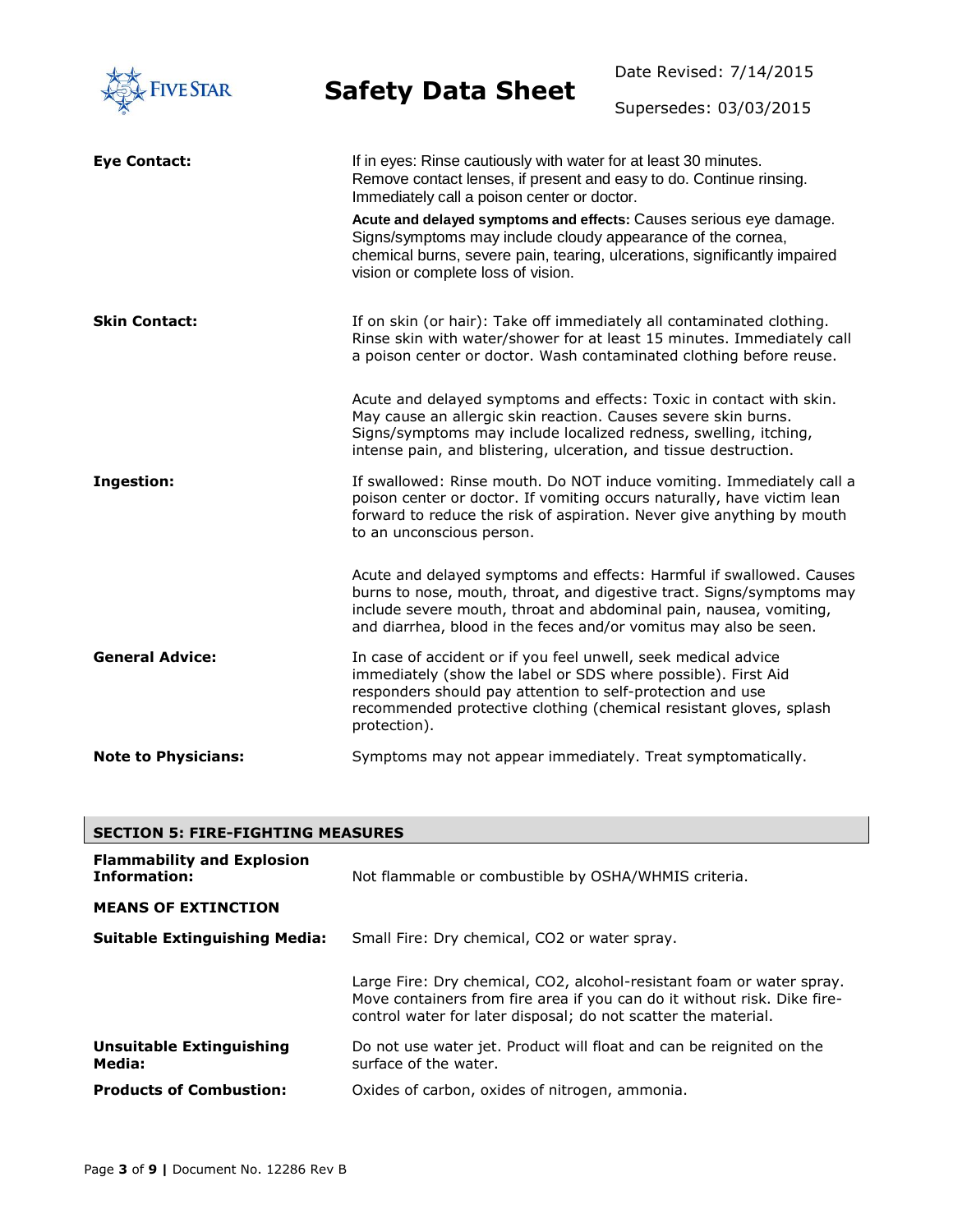

Supersedes: 03/03/2015

**Protection of Firefighters:** TOXIC; inhalation, ingestion or skin contact with material may cause severe injury or death. Contact with molten substance may cause severe burns to skin and eyes. Avoid any skin contact. Effects of contact or inhalation may be delayed. Fire may produce irritating, corrosive and/or toxic gases. Runoff from fire control or dilution water may be corrosive and/or toxic and cause pollution. Wear positive pressure self- contained breathing apparatus (SCBA). Wear chemical protective clothing that is specifically recommended by the manufacturer. It may provide little or no thermal protection. Structural firefighters' protective clothing provides limited protection in fire situations ONLY; it is not effective in spill situations where direct contact with the substance is possible.

#### **SECTION 6: ACCIDENTAL RELEASE MEASURES**

| <b>Emergency Procedures:</b>      | As an immediate precautionary measure, isolate spill or leak area in all<br>directions for at least 50 meters (150 feet). Stay upwind. Keep out of<br>low areas. Ventilate enclosed areas. ELIMINATE all ignition sources (no<br>smoking, flares, sparks or flames in immediate area). |
|-----------------------------------|----------------------------------------------------------------------------------------------------------------------------------------------------------------------------------------------------------------------------------------------------------------------------------------|
| <b>Personal Precautions:</b>      | Do not touch damaged containers or spilled material unless wearing<br>appropriate protective clothing. Use personal protection recommended<br>in Section 8.                                                                                                                            |
| <b>Environmental Precautions:</b> | Prevent entry into waterways, sewers, basements or confined areas.                                                                                                                                                                                                                     |
| <b>Methods for Containment:</b>   | Stop leak if you can do it without risk.                                                                                                                                                                                                                                               |
| <b>Methods for Clean-Up:</b>      | Absorb or cover with dry earth, sand or other non-combustible material<br>and transfer to containers.                                                                                                                                                                                  |
| <b>Other Information:</b>         | See Section 13 for disposal considerations.                                                                                                                                                                                                                                            |

#### **SECTION 7: HANDLING AND STORAGE**

| Handling: | Do not swallow. Do not breathe mist, vapors, or spray. Do not get in<br>eyes, on skin, or on clothing. Wash thoroughly after handling. Do not<br>eat, drink or smoke when using this product. Contaminated work<br>clothing should not be allowed out of the workplace. See Section 8 for<br>information on Personal Protective Equipment. |
|-----------|--------------------------------------------------------------------------------------------------------------------------------------------------------------------------------------------------------------------------------------------------------------------------------------------------------------------------------------------|
| Storage:  | Store locked up. Store away from incompatible Materials. See Section<br>10 for information on Incompatible Materials. Keep out of the reach of<br>children.                                                                                                                                                                                |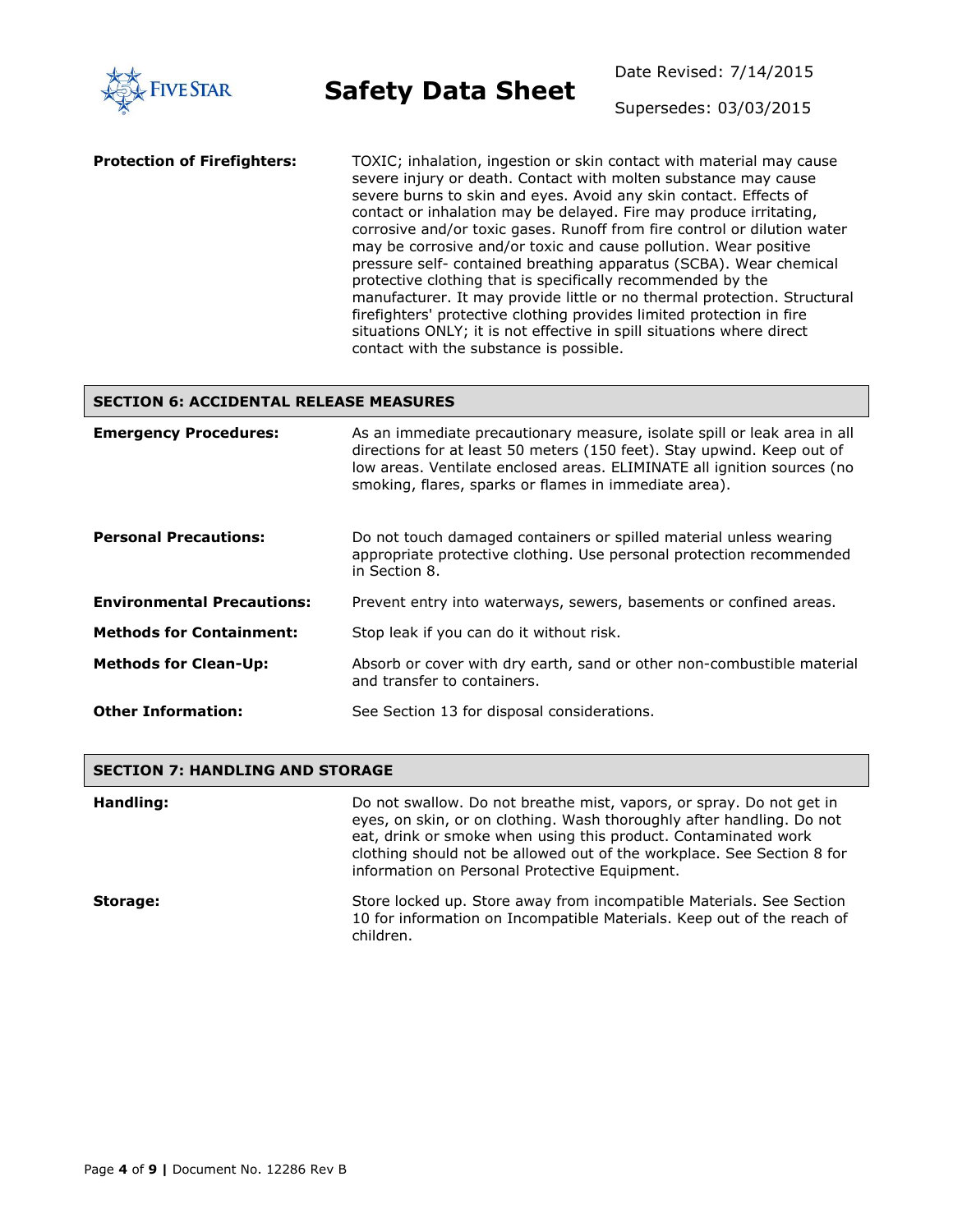

Supersedes: 03/03/2015

#### **SECTION 8: EXPOSURE CONTROLS/PERSONAL PROTECTION**

#### **Exposure Guidelines**

| Component                                                                        | CAS No.        | ACGIH(PEL)      | <b>OSHA(TLV)</b> |
|----------------------------------------------------------------------------------|----------------|-----------------|------------------|
| Aromatic Amine                                                                   | Trade Secret   | Not established | Not established  |
| 1,2-Ethanediamine, N1-(2-<br>aminoethyl)-N2-[2-[(2-<br>aminoethyl) amino ]ethyl] | $112 - 57 - 2$ | Not established | Not established  |
| <b>Tertiary Amines</b>                                                           | Trade Secret   | Not established | Not established  |
| <b>Aliphatic Amines</b>                                                          | Trade Secret   | Not established | Not established  |

PEL: Permissible Exposure Limit TLV: Threshold Limit Value

**Engineering Controls:** Not normally required.

#### **PERSONAL PROTECTIVE EQUIPMENT (PPE)**

| <b>Eye/Face Protection:</b>                      | Wear chemical safety goggles and full face shield. Ensure that<br>eyewash stations and safety showers are close to the workstation<br>location. Use equipment for eye protection that meets the standards<br>referenced for OSHA regulations in 29 CFR 1910.133 for Personal<br>Protective Equipment.                                                                                                                           |
|--------------------------------------------------|---------------------------------------------------------------------------------------------------------------------------------------------------------------------------------------------------------------------------------------------------------------------------------------------------------------------------------------------------------------------------------------------------------------------------------|
| <b>Hand Protection:</b>                          | Wear protective gloves. Rubber or polyethylene material is<br>recommended. Consult manufacturer specifications for further<br>information.                                                                                                                                                                                                                                                                                      |
| <b>Skin and Body Protection:</b>                 | Wear protective clothing. Clothing with full length sleeves and pants<br>should be worn.                                                                                                                                                                                                                                                                                                                                        |
| <b>Respiratory Protection:</b>                   | Wear respiratory protection. If engineering controls and ventilation are<br>not sufficient to control exposure to below the allowable limits then an<br>appropriate NIOSH/MSHA approved air-purifying respirator with<br>organic vapor cartridge, or self-contained breathing apparatus must be<br>sued when oxygen concentrations are low or if airborne concentrations<br>exceed the limits of the air-purifying respirators. |
| <b>General Hygiene</b><br><b>Considerations:</b> | Handle according to established industrial hygiene and safety<br>practices.                                                                                                                                                                                                                                                                                                                                                     |

| <b>SECTION 9: PHYSICAL AND CHEMICAL PROPERTIES</b> |                       |  |
|----------------------------------------------------|-----------------------|--|
| Appearance:                                        | Reddish brown liquid. |  |
| Color:                                             | Reddish brown.        |  |
| Odor:                                              | Strong, ammoniacal    |  |
| <b>Odor Threshold:</b>                             | N/A                   |  |
| <b>Physical State:</b>                             | Liquid                |  |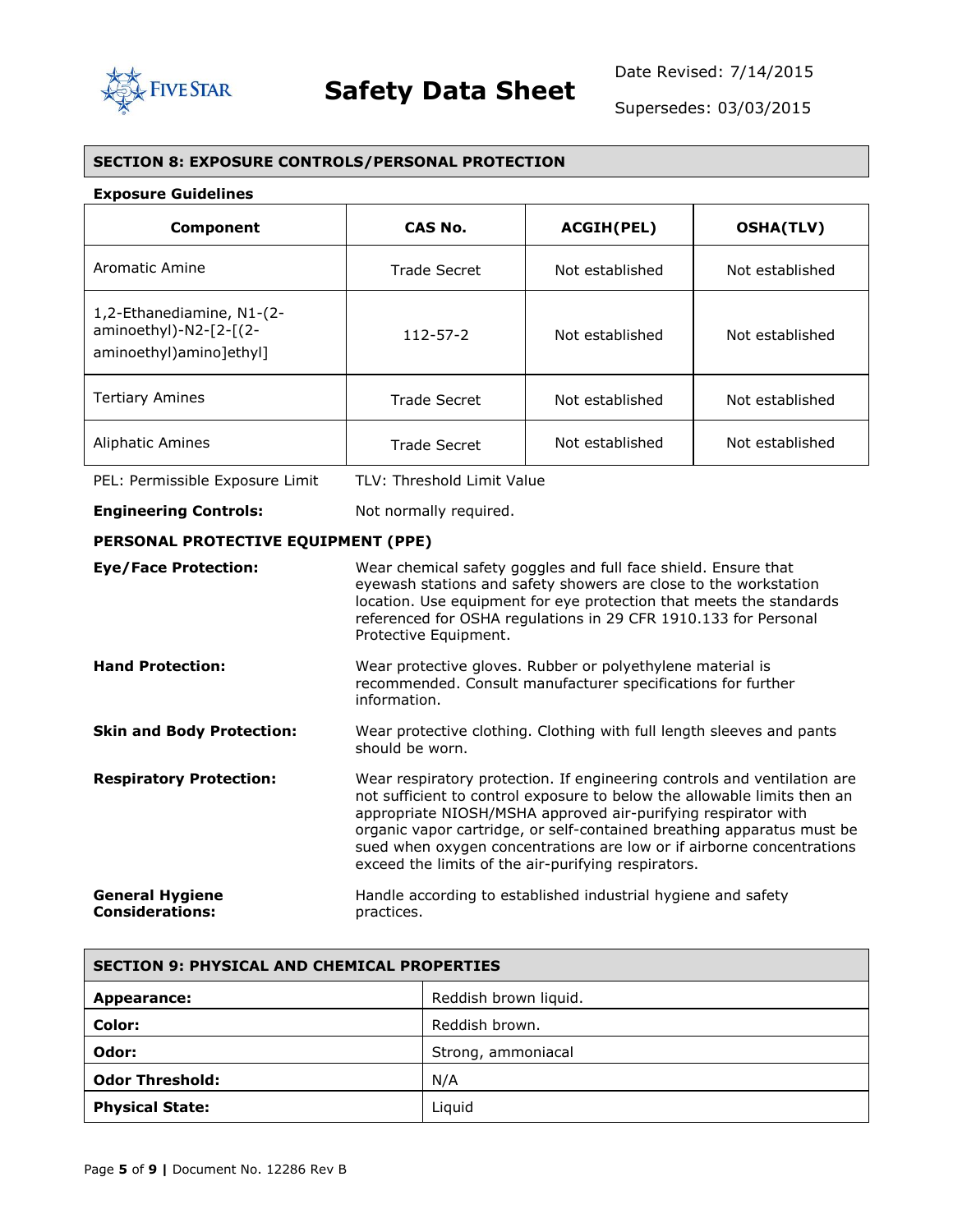

Date Revised: 7/14/2015

Supersedes: 03/03/2015

| pH:                                                              | alkaline                                              |  |  |
|------------------------------------------------------------------|-------------------------------------------------------|--|--|
| <b>Melting Point / Freezing Point:</b>                           | Not available                                         |  |  |
| <b>Initial Boiling Point:</b>                                    | Not available                                         |  |  |
| <b>Boiling Point:</b>                                            | > 100° C (212°F)                                      |  |  |
| <b>Flash Point:</b>                                              | > 93.4º C (200.1ºF)                                   |  |  |
| <b>Evaporation Rate:</b>                                         | Not available.                                        |  |  |
| Flammability (solid, gas):                                       | Not available.                                        |  |  |
| <b>Lower Flammability Limit:</b>                                 | Not available.                                        |  |  |
| <b>Upper Flammability Limit:</b>                                 | Not available.                                        |  |  |
| <b>Vapor Pressure:</b><br>$<$ 1.33 mbar                          |                                                       |  |  |
| <b>Vapor Density:</b>                                            | $> 1$ (Air=1)                                         |  |  |
| <b>Relative Density:</b>                                         | $1.02 - 1.03$ (Water=1)                               |  |  |
| Solubility:                                                      | Partially soluble in water                            |  |  |
| <b>Partition Coefficient: n-Octanol/Water:</b><br>Not available. |                                                       |  |  |
| <b>Auto-ignition Temperature:</b>                                | Can auto-ignite in air at approximately 572ºF (300ºC) |  |  |
| <b>Decomposition Temperature:</b>                                | Not available                                         |  |  |
| <b>Viscosity:</b>                                                | $20 - 50$                                             |  |  |
| Percent Volatile, wt.%:                                          | 0%                                                    |  |  |
| VOC Content, wt.%:                                               | $0\%$                                                 |  |  |
| <b>Density:</b>                                                  | Not available                                         |  |  |
| <b>Coefficient of Water/Oil Distribution:</b>                    | Not available                                         |  |  |

| <b>SECTION 10: STABILITY AND REACTIVITY</b>   |                                                                                                          |  |
|-----------------------------------------------|----------------------------------------------------------------------------------------------------------|--|
| <b>Chemical Stability:</b>                    | Stable under normal conditions.                                                                          |  |
| <b>Hazardous decomposition</b><br>byproducts: | Oxides of carbon, oxides of nitrogen, ammonia.                                                           |  |
| <b>Conditions to Avoid:</b>                   | Can auto-ignite in air at approximately 572ºF (300ºC)                                                    |  |
| <b>Incompatible Materials:</b>                | Epoxy resins under uncontrolled conditions, acid, oxidizing material,<br>halogenated, organic compounds. |  |

#### **SECTION 11: TOXICOLOGICAL INFORMATION**

**Acute Toxicity**

| Irritant to skin an |
|---------------------|
|                     |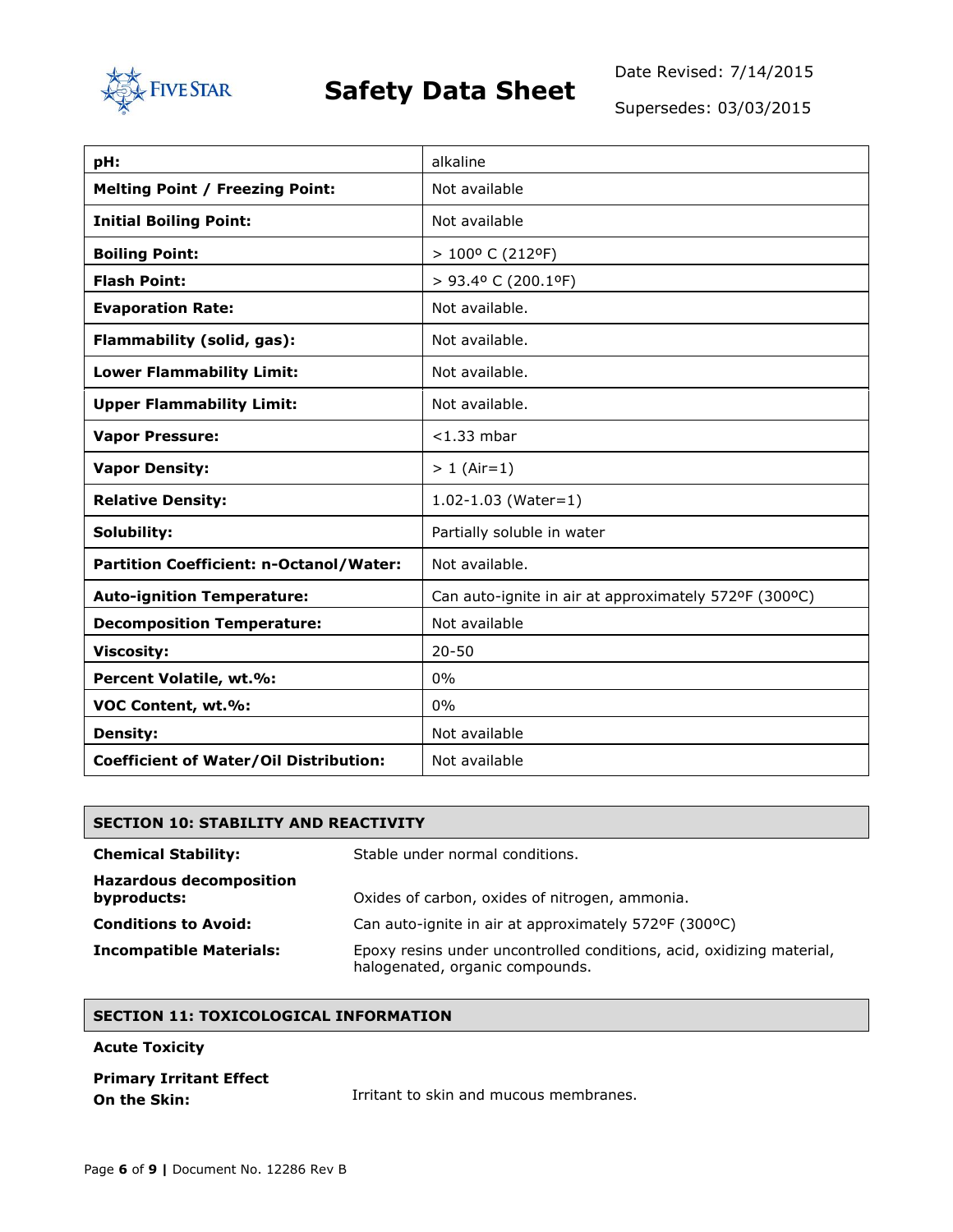

Supersedes: 03/03/2015

| <b>Primary Irritant Effect</b>                         |                                                                                                                         |  |  |
|--------------------------------------------------------|-------------------------------------------------------------------------------------------------------------------------|--|--|
| On the Eye:                                            | Irritating effect.                                                                                                      |  |  |
| Swallowing:                                            | Can cause abdominal irritation, nausea, vomiting, and diarrhea.                                                         |  |  |
| <b>Additional Toxicological</b><br><b>Information:</b> | This product has no carcinogens listed by IARC, NTP, NIOSH, OSHA, or<br>ACGIH as of this date, greater or equal to 0.1% |  |  |

#### **SECTION 12: ECOLOGICAL INFORMATION**

| Toxicity:                                           | All work practices must be aimed at eliminating environmental<br>contamination.                                                            |  |  |
|-----------------------------------------------------|--------------------------------------------------------------------------------------------------------------------------------------------|--|--|
| <b>Aquatic Toxicity:</b>                            | This material is harmful to the environment.                                                                                               |  |  |
| <b>Persistence and</b><br>Degradability:            | The product is partially biodegradable. Significant residue remains.                                                                       |  |  |
| <b>Bio-accumulative Potential:</b>                  | Does not accumulate in organisms.                                                                                                          |  |  |
| <b>Mobility in Soil:</b>                            | No further relevant information available                                                                                                  |  |  |
| <b>Ecotoxical Effects</b><br><b>Remark:</b>         | Toxic for fish. Due to mechanical actions of the product damages may<br>occur. The declared action may be partly caused by lack of oxygen. |  |  |
| <b>Additional Ecological</b><br><b>Information:</b> | No further relevant information available                                                                                                  |  |  |
| <b>General Notes:</b>                               | No further relevant information available                                                                                                  |  |  |
| <b>PBT Assessment:</b>                              | N/A                                                                                                                                        |  |  |
| <b>vPvB Assessment:</b>                             | N/A                                                                                                                                        |  |  |
| <b>Other Adverse Effects:</b>                       | No further relevant information available                                                                                                  |  |  |

#### **SECTION 13: DISPOSAL CONSIDERATIONS**

#### **Waste Treatment Methods**

**Recommendation:** The generation of waste should be avoided or minimized wherever possible. Dispose of surplus and non-recyclable products via a licensed waste disposal contractor. Waste should not be disposed of untreated to the sewer unless fully compliant with the requirements of authorities with jurisdiction. Waste packaging should be recycled. Incineration or landfill should only be considered when recycling is not feasible.

> Care should be taken when handling emptied containers t h a t have not been cleaned or rinsed out. Empty containers and liners may retain some product residues. Vapor from some product residues may create a highly flammable or explosive atmosphere inside the container. Do not cut, weld or grind used containers unless they have been cleaned thoroughly internally. Avoid dispersal of spilled material and runoff and contact with soil, waterways, drains and sewers.

> Processing, use or contamination may change the waste disposal requirements. Do not dispose of on land, in surface waters, or in storm drains. Waste should be recycled or disposed of in accordance with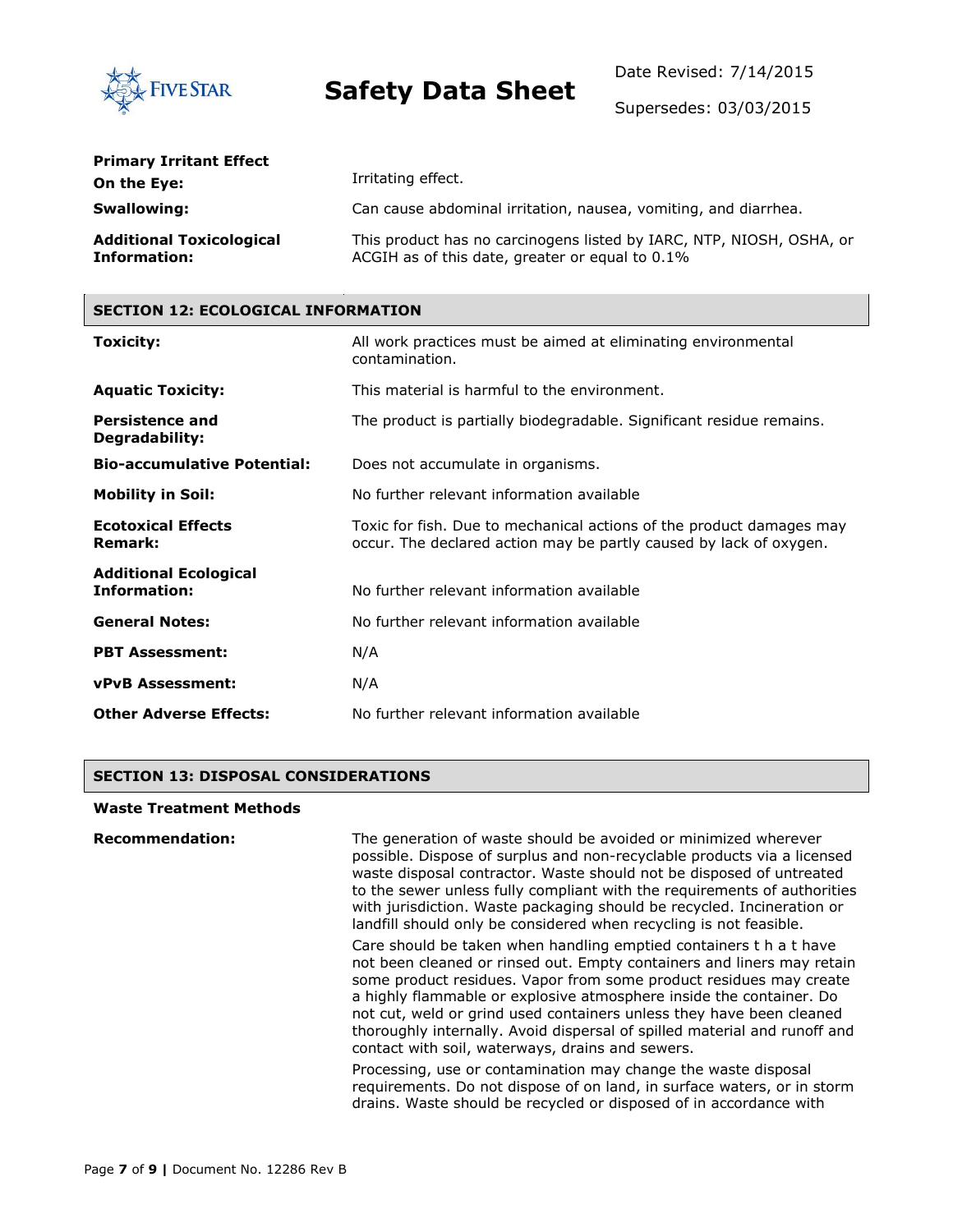

Date Revised: 7/14/2015

Supersedes: 03/03/2015

|                             | regulations. Large amounts should be collected for reuse or consigned<br>to licensed hazardous waste haulers for disposal.                                                                                       |  |  |
|-----------------------------|------------------------------------------------------------------------------------------------------------------------------------------------------------------------------------------------------------------|--|--|
|                             | ALL DISPOSAL MUST BE IN ACCORDANCE WITH ALL FEDERAL, STATE,<br>PROVINCIAL, AND LOCAL REGULATIONS. IF IN DOUBT, CONTACT<br>PROPER AGENCIES.                                                                       |  |  |
| <b>Uncleaned Packaging:</b> | Empty containers may contain residue and may be dangerous. Do not<br>attempt to refill or clean without proper instructions. Empty drums<br>should be drained and stored safely for reconditioning or recycling. |  |  |
| <b>Recommendation:</b>      | Disposal must be made according to official regulations.                                                                                                                                                         |  |  |

#### **SECTION 14: TRANSPORT INFORMATION**

| <b>US DEPARTMENT of</b>                                                                         |                                                                                               |
|-------------------------------------------------------------------------------------------------|-----------------------------------------------------------------------------------------------|
| <b>TRANSPORTION (DOT) Proper</b><br><b>Shipping Name:</b>                                       | UN2735, AMINES, LIQUID, CORROSIVE, NOS (AROMATIC AMINES/<br>TETRAETHYLENEPENTAMINE) 8, PG III |
| Class:                                                                                          | 8                                                                                             |
| UN $#$ :                                                                                        | <b>UN2735</b>                                                                                 |
| <b>Packing Group:</b>                                                                           | ИI                                                                                            |
| Air Transport: ICAO-<br>IATA/DGR (Cargo) Proper<br><b>Shipping Name:</b>                        | UN2735, AMINES, LIQUID, CORROSIVE, NOS (AROMATIC AMINES/<br>TETRAETHYLENEPENTAMINE) 8, PG III |
| Class:                                                                                          | 8                                                                                             |
| $UN#$ :                                                                                         | <b>UN2735</b>                                                                                 |
| <b>Packing Group:</b>                                                                           | III                                                                                           |
| Sea Transport: (IMDG-<br>Code/GGVSee):                                                          | UN2735, AMINES, LIQUID, CORROSIVE, NOS (AROMATIC AMINES/<br>TETRAETHYLENEPENTAMINE) 8, PG III |
| Class:                                                                                          | 8                                                                                             |
| <b>UN #:</b>                                                                                    | <b>UN2735</b>                                                                                 |
| <b>Packing Group:</b>                                                                           | Ш                                                                                             |
| <b>CANADA Transportation of</b><br><b>Dangerous Goods (TDG)</b><br><b>Proper Shipping Name:</b> | UN2735, AMINES, LIQUID, CORROSIVE, NOS (AROMATIC AMINES/<br>TETRAETHYLENEPENTAMINE) 8, PG III |
| Class:                                                                                          | 8                                                                                             |
| <b>UN #:</b>                                                                                    | <b>UN2735</b>                                                                                 |
| <b>Packing Group:</b>                                                                           | Ш                                                                                             |
|                                                                                                 |                                                                                               |

#### **SECTION 15: REGULATORY INFORMATION**

#### **CHEMICAL INVENTORIES**

**US (TSCA):** The components of this product are in compliance with the chemical notification requirements of TSCA.